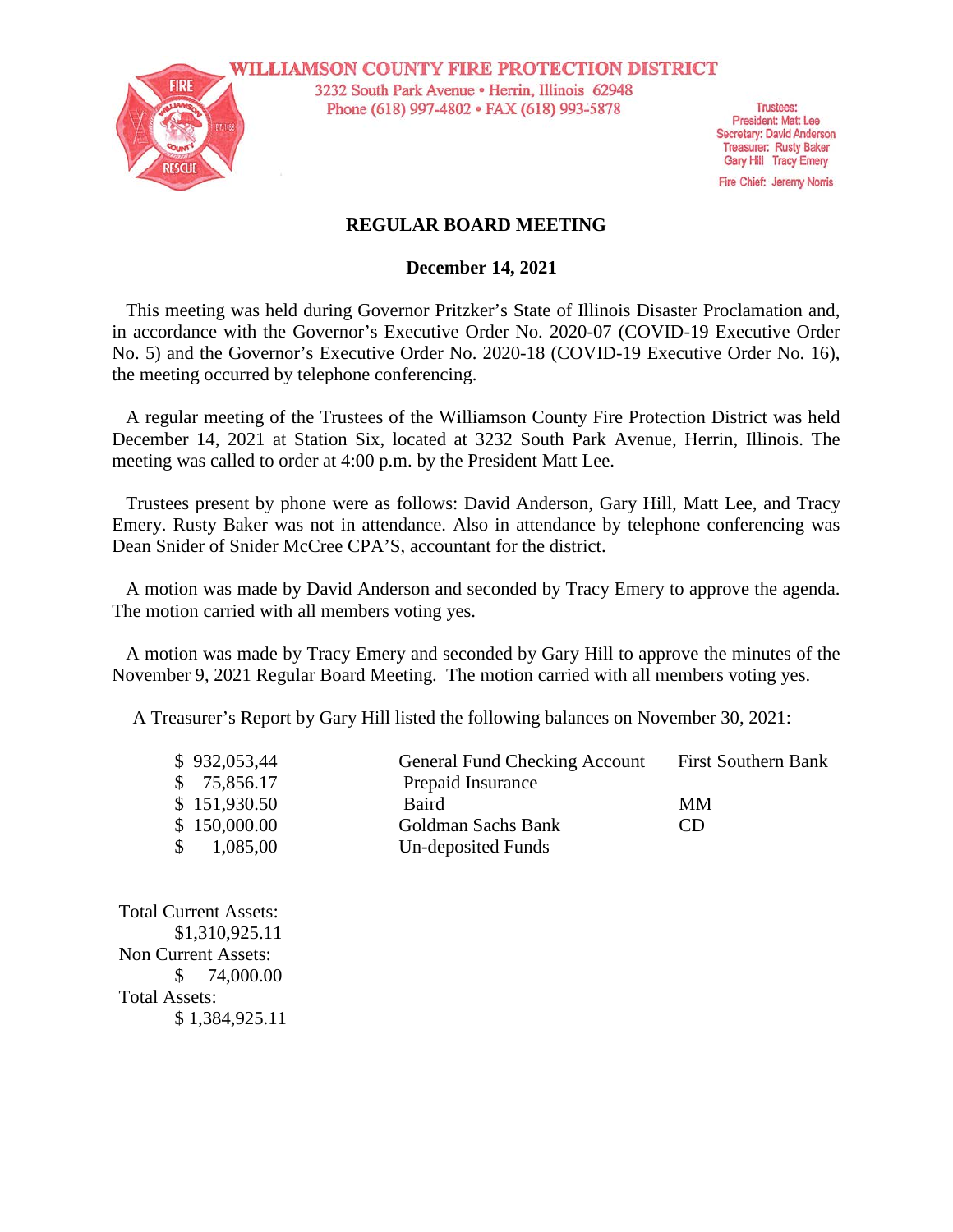A motion to accept the Treasurer's report was made by Gary Hill and seconded by Matt Lee. The motion carried with all members voting yes.

## **OLD BUSINESS:** None

#### **New Business:**

A motion was made by David Anderson to pay the expenses. Tracy Emery seconded the motion. The motion carried.

A motion was made by Matt Lee and seconded by Tracy Emery to approve the Bond Abatement Ordinance #2022-58. The motion carried with all members voting yes.

Chief Norris advised the board that the contract for the sale of WCFPD Station 2 has been signed. Awaiting process with the title company.

A motion was made by David Anderson and seconded by Matt Lee approving a pay raise of 4% for Chief Norris, Eric Miller, Shane Duty, Austin Kern and Venita Brafford. This will take effect January 1, 2022.

Matt Lee motioned to raise the 2022 Minimum Wage to \$12.00 per hour for ARFF coverage. Tracy Emery seconded the motion. The motion carried.

A motion was made by David Anderson and seconded by Tracy Emery to approve the 2022 WCFPD Board Meeting Schedule. The motion carried.

Chief Norris advised the board that we have received the IPRF Grant in the amount of \$3,452.00,

# **Chief's Report for: November 2021**

#### **Firefighters responded to: (31) Thirty-One calls**

- 8 MVA/Extrications
- 5 Structure Fires
- 3 Vehicle Fires
- 3 Grass Fires
- 2 Gas Leaks
- 2 Landing Zones
- 2 Good Intent
- 1 Roadway Cleanup
- 1 Chimney Fire
- 1 Ambo Assist
- 1 Auto. Fire Alarm
- 1 Cancelled in Route

Mutual Aid was given or received from the following Departments – West Frankfort FD (2), Cambria FD (2), Marion FD (1), Carterville FD (1), Lake Egypt FPD (1), Johnston City FD (1) and Hurst FD (1).

I. Personnel –Added Bryn O'Neil, St#6, David Gamble, St#5 and Hunter Throgmorton, St#7.